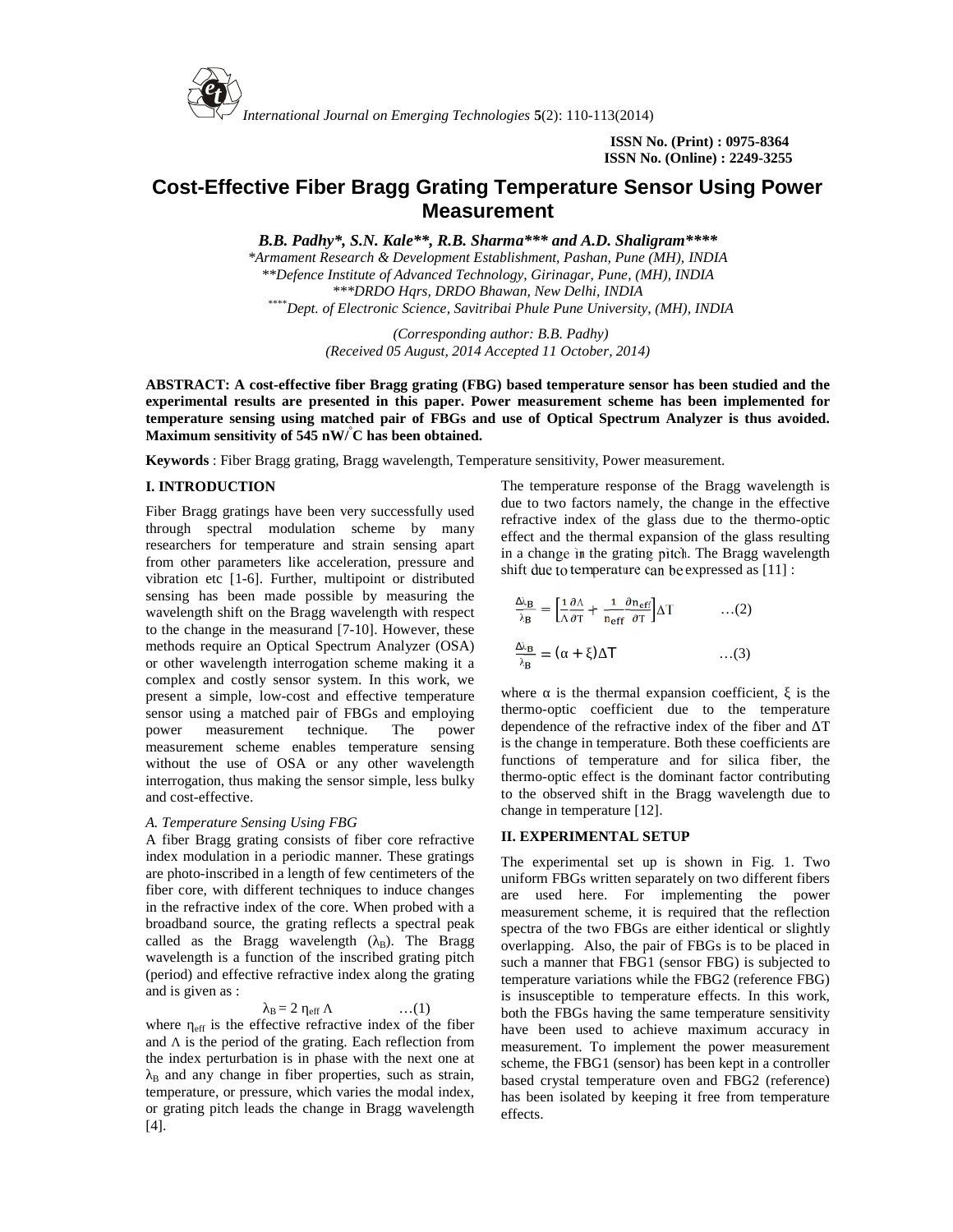

**Fig. 1.** Schematic of Setup for power measurement scheme.

## **III. WORKING OF THE MEASUREMENT SCHEME & EXPERIMENTAL RESULTS**

Two different combinations of sensor and reference FBGs have been experimented to study the power measurement scheme. In the first combination, a sensor FBG having Bragg wavelength of 1549.88 nm with  $\frac{mnp}{EBC}$ FWHM of 0.41 nm and a reference FBG having Bragg wavelength of 1550.04 with FWHM of 0.31 nm have been used. lifferent combinations of sensor and reference<br>have been experimented to study the power<br>rement scheme. In the first combination, a sensor<br>naving Bragg wavelength of 1549.88 nm with<br> $\Lambda$  of 0.41 nm and a reference FBG havi measurement scheme. In the first combin<br>FBG having Bragg wavelength of 154<br>FWHM of 0.41 nm and a reference FBG<br>wavelength of 1550.04 with FWHM of<br>been used.

At room temperature, because of the difference in the Bragg wavelength of the sensor and the reference FBG, lesser output power is obtained from the reference FBG. As the temperature is increased, the Bragg

wavelength of the sensor FBG shifts towards higher values from 1549.88 nm and hence approaches towards the Bragg wavelength of the reference FBG at 1550.04 nm. Accordingly, the output intensity from reference FBG increases with increase in the temperature. The temperature at which the Bragg wavelength of both the FBGs match, corresponds to the maximum overlapping spectrum and this gives the maximum observed power. If the temperature is further increased then Bragg wavelength of the sensor FBG crosses the Bragg wavelength of the reference FBG and hence there is a decrease in the measured power at the reference FBG. The result is shown in Fig. 2. **III. WORKING OF THE MEASUREMENT** wavelength of the sensor FBG shifts towards ISCHEME & EXPERIMENTAL RESULTS values from 1549.88 mm and hence approaches to the Bragg wavelength of the reference FBG at 15 mm in Accordingly



**Fig. 2.** Variation in power with temperature for first combination **Fig.**

The front and back slopes of the above graph are separately plotted in Fig.3 to analyze the sensitivity for 0. each case. It is observed that the front and back slopes have a sensitivity of 83.6 nW/ $\rm ^{1}C$  and 99.5 nW/ $\rm ^{1}C$ respectively. In the second combination, a sensor FBG The front and back slopes of the above graph are having Bragg wavelength of 1550.04 with FWHM c separately plotted in Fig.3 to analyze the sensitivity for 0.31 nm and a reference FBG having Bragg wavelengt each case. It i

having Bragg wavelength of 1550.04 with FWHM of 0.31 nm and a reference FBG having Bragg wavelength of 1549.83 nm with FWHM of 0.45 nm have been used. The result for measured power versus temperature is shown in Fig. 4.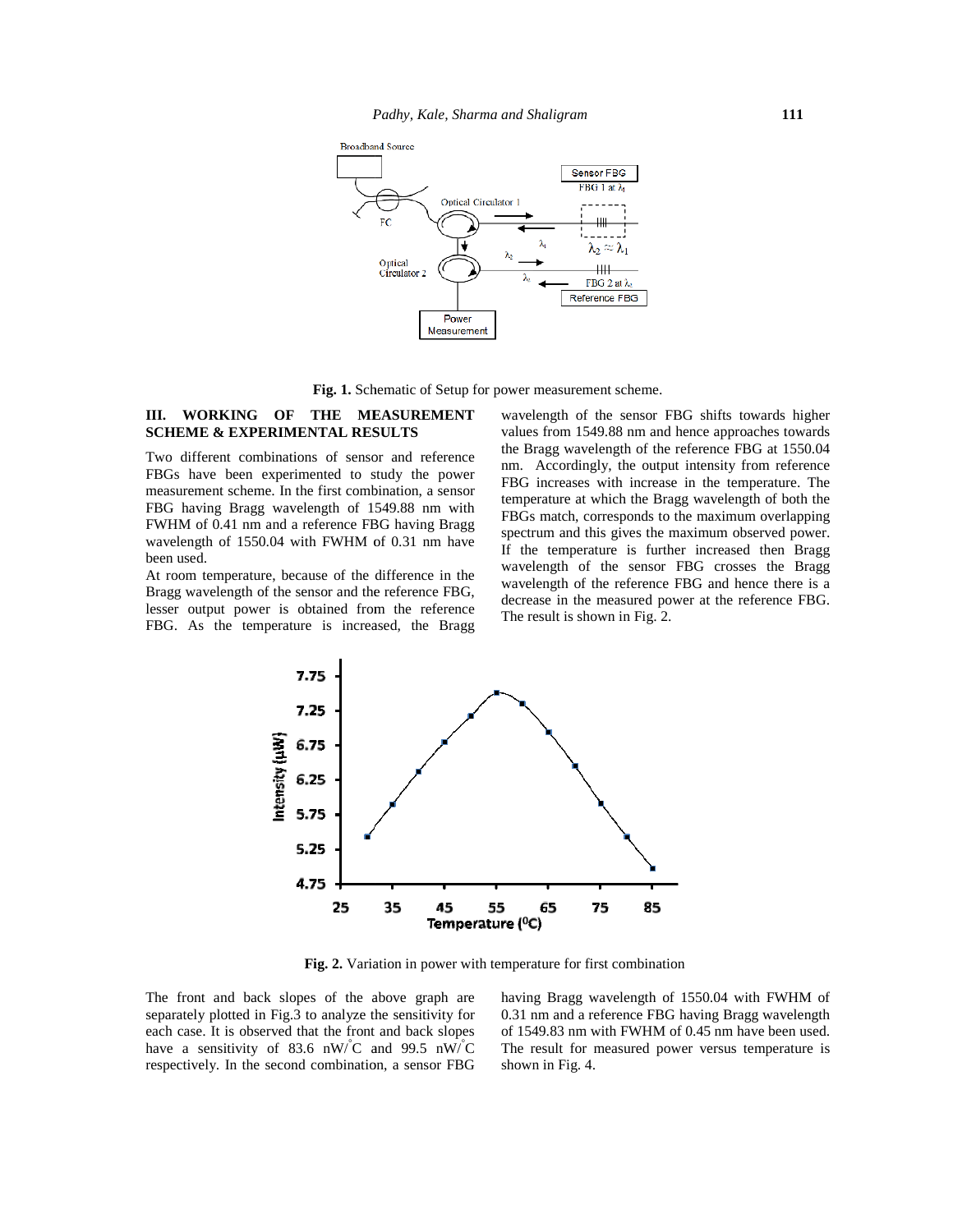

**Fig. 3.** Front and back slope sensitivity.



**Fig. 4.** Variation in power with temperature for second combination.

It is observed that the initial measured power corresponds to the maximum overlap of spectrum between the two FBGs. Here, since the sensor FBG has a higher Bragg wavelength than the reference FBG, as the temperature is increased, the Bragg wavelength of sensor FBG shifts further away from the Bragg wavelength of reference FBG. This results in a decrease in the measured power at the reference FBG. This combination offers a limited temperature range compared to the first combination but offers much higher sensitivity of 545 nW/<sup>0</sup>C.

# **IV. CONCLUSION**

Power measurement scheme has been successfully employed for temperature sensing with FBGs. Minimum sensitivity of 83.6  $nW$ <sup>o</sup>C and maximum sensitivity of 545 nW $\rm ^{10}C$  has been obtained by the set up for two different combinations of FBG pairs. The use power measurement instead of wavelength shift measurement ensures a cost-effective alternate and eliminates the use of bulky optical spectrum analyzer. The range of temperature measurement can be increased by using reference FBG with maximum possible FWHM. One limitation of this scheme is that

the accuracy of measurement is limited by the stability of input power.

#### **ACKNOWLEDGEMENT**

The authors wish to thank DIAT for providing the experimental facilities.

### **REFERENCES**

[1]. Amelia L. Ricchiuti, David Barrera, Koji Nonaka, and Salvador Sales, "Temperature Gradient Sensor Based on a Long Fiber Bragg Grating and Time Waveform Analysis", Proc. Conf on Optical Sensors, Barcelona Spain, July 27-31, 2014.

[2]. A.L. Ricchiuti, D. Barrera, K. Nonaka, and S. Sales, "Temperature gradient sensor based on a longfiber Bragg grating and time-frequency analysis", *Optics Letters*, Vol. **39**, pp. 5729-5731, 2014.

[3]. Mingyao Liu, Erlong Zhang, Zude Zhou, Yuegang Tan, and Yi Liu, "Measurement of Temperature Field for the Spindle of Machine Tool Based on Optical Fiber Bragg Grating Sensors," *Advances in Mechanical Engineering,* Volume 2013, pp.1-6.